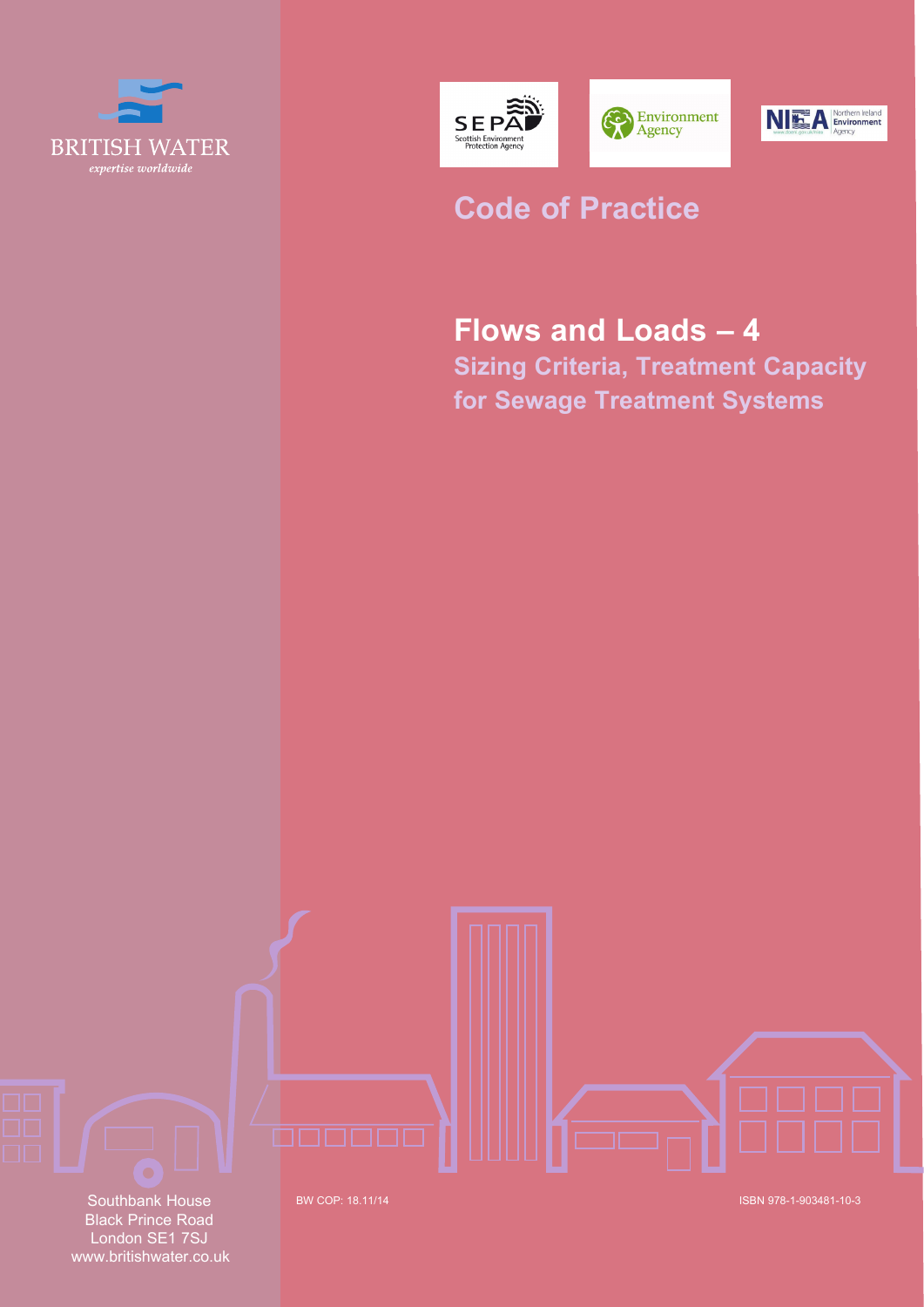

### Code of Practice

## **Flows and Loads – Sizing Criteria, Treatment Capacity for Sewage Treatment Systems**

This code of practice was prepared by the British Water Package Sewage Treatment Plant Focus Group comprising manufacturers, suppliers and service companies of all types of small wastewater treatment systems.

The Environment Agency, the Northern Ireland Environment Agency and the Scottish Environment Protection Agency support the use of this code of practice, but the Agencies do not specifically endorse any particular manufacturer's product.

This code of practice provides a table of loadings which allows the total daily sewage load from properties to be calculated and it is recommended that all designers should use this table when sizing and designing non-mains sewage treatment systems. The flows and loads values given represent current best knowledge within the UK but may change with time in line with per capita water use.

Where proposed alternative usage rates or methods of sizing might be more appropriate for a particular application this should be supported by the collection of data or additional site specific evidence to validate the proposal. Professional judgment is required and may be used to compare alternatives especially when assessing sewage strengths and treatability.

Guidance is provided to assist the user to identify the various sources of sewage, to consider the nature of the sewage to be treated and to make users aware of issues which may affect treatability and system performance. Each manufacturer is aware of the capabilities of their own systems with respect to different situations.

The table of loadings may be used to design all sizes of sewage treatment systems serving up to 1000 population.

Use of this code of practice by all UK manufacturers and system designers will:

- help to clearly define site activity and sewage sources
- promote a consistent approach to collecting accurate and complete loading information
- provide consistent information about problem effluents and treatability, and
- promote the design and installation of appropriate treatment systems and so reduce the problem of undersized systems causing environmental contamination.

The loadings in this code of practice are more comprehensive than in previously published guidance, they are generally higher and include values for ammonia.

#### **1 Scope**

The purpose of this code of practice is to provide an appropriate table of loadings (volumes and loads) to allow the total daily load entering a treatment system to be calculated.

#### **2 Regulations**

Early contact with the Regulator to discuss the proposed discharge of sewage effluent is advisable.

- Planning requirements, eg *DETR Circular 3/99, site survey, etc.*
- Building regulations, eg part H *DTLR England & Wales, part M Scotland, Water (Northern Ireland) Order 1999 and Northern Ireland building regulations.*
- A Permit, Authorisation or Consent to discharge will be required from the environmental regulators (the Agencies).
- Planning permission (Local Authority Planning Guidance).

#### **3 Definitions of terms**

- **Population (P)** number of people the system will serve.
- **Biochemical oxygen demand (BOD<sub>5</sub>)** Mass concentration of dissolved oxygen consumed under specified conditions (5 days at 20° C with nitrification inhibition) by the biological oxidation of organic and/or inorganic matter in water.
- **Ammonia expressed as mg/l N** Ammonia is NH3, Ammonium is NH4OH. In wastewater we frequently refer to and use the word/ symbol, ammonia/NH<sub>3</sub>. The term ammonia usually includes ammonium as well.

#### **4 Selection considerations – all applications**

- Values and conditions required by any regulatory permit or consent.
- Loading figures for each specified load are given for Flow, BOD
- and NH<sub>3</sub> • The user/purchaser of the system must declare **ALL ACTIVITIES**
- to enable all loads entering the treatment system to be identified and evaluated. The user/purchaser should be made aware that there is a risk of poor performance from the equipment if loads are understated. The accuracy of the declared loads is of paramount importance.
- Guidance points given under each category suggest questions to enable the specifier to recognise variable or unusual loads,

particular to that site, to improve correct system selection and design.

- Total daily loadings are calculated based on the anticipated final maximum capacity of the site. New sites initially may have a reduced business level but the system suggested should reflect the full business potential, e.g. a system suggested for a hotel or caravan site or any other application, with an average 80% occupancy rate should be designed to handle 100% occupancy. The equipment selected by the specifier should reflect the maximum potential of the site. Where a specifier is instructed to use lower occupancy rates, this should be recorded. Flow balancing should be considered where appropriate
- Excess disinfectants, chemicals, etc can affect the biological processes as can specific toxic substances from site activities e.g. photographic chemicals, weed killers, motor oils. It is assumed that these substances are excluded from the wastes to be treated.
- Some water treatment equipment effluents eg softeners, chlorinated backwashes may not be acceptable; system designers should specifically accept or exclude their use. Many treatment system designs will accept regenerants into their units, however this must be checked and agreed.
- Water saving devices affect sewage strength, the impact of their installation should be identified.
- Laundries affect sewage strength and treatability; their proportion should be identified.
- Surface/storm water is not permitted as part of the wastewater stream and must be excluded.
- It is assumed, unless stated, that waste disposal units (WDU) are not in use.
- Undersizing of equipment is to be avoided as it is always better to have a plant slightly oversized, rather than on the limit or undersized.
- The owner of the treatment system holds the permit, consent *or authorisation to discharge and should be aware that he is responsible for the effluent quality discharged. Thus all sources of discharge into the system must be declared. It is an offence if the effluent fails to comply with the regulators requirements.*

b.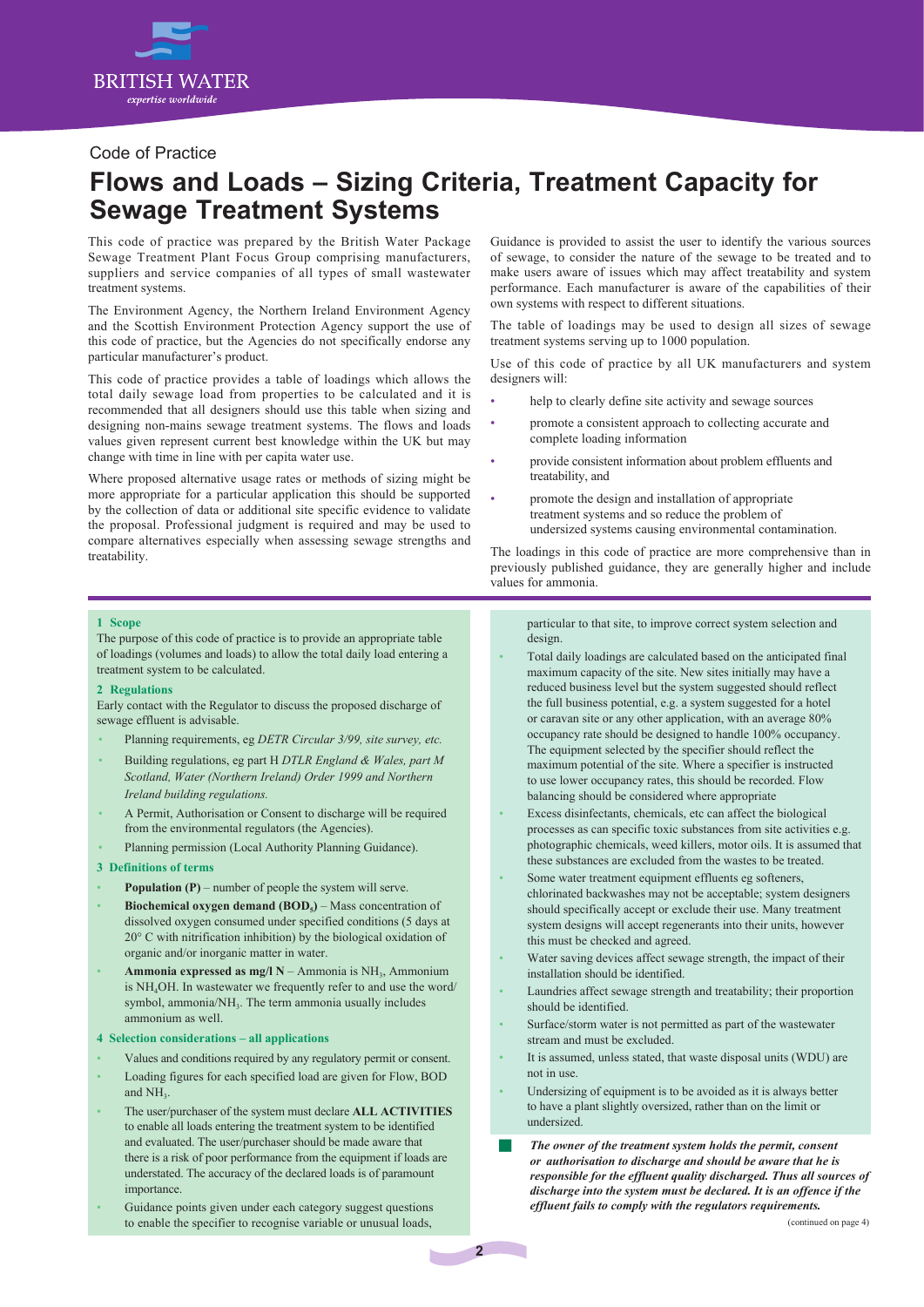

## **Table of Loadings for Sewage Treatment Systems**

| Per person / activity / day (unless otherwise specified)                    | <b>FLOW</b> | <b>BOD</b>          | Ammonia<br>as N |
|-----------------------------------------------------------------------------|-------------|---------------------|-----------------|
| <b>DOMESTIC DWELLINGS</b><br>(Grams)                                        | (Litres)    | (Grams)             |                 |
| Standard residential                                                        | 150         | 60                  | 8               |
| Mobile home type caravans with full services                                | 150         | 60                  | 8               |
| <b>INDUSTRIAL</b>                                                           |             |                     |                 |
| Office / Factory without canteen                                            | 50          | 25                  | 5               |
| Office / Factory with canteen                                               | 100         | 38                  | 5               |
| Open industrial site, e.g. construction, quarry, without canteen            | 60          | 25                  | 5               |
| *Full-time Day Staff                                                        | 90          | 38                  | 5               |
| *Part-time Staff (4 hr shift)                                               | 45          | 25                  | 3               |
| <b>SCHOOLS</b>                                                              |             |                     |                 |
| Non-residential with canteen cooking on site                                | 90          | 38                  | 5               |
| Non-residential without a canteen                                           | 50          | 25                  | 5               |
| Boarding school (i) residents                                               | 175         | 60                  | 8               |
| (ii) day staff (inc. mid-day meal)                                          | 90          | 38                  | 5               |
| <b>HOTELS, PUBS &amp; CLUBS</b>                                             |             |                     |                 |
| Hotel Guests (Prestige hotels)                                              | 300         | 105                 | 12              |
| Hotel Guests (3 <sup>H</sup> & 4 <sup>H</sup> hotels)                       | 250         | 94                  | 10              |
| Guests (Bedroom only - no meals)                                            | 80          | 50                  | 6               |
| Residential Training/Conference Guest (inclusive all meals)                 | 350         | 150                 | 15              |
| Non residential Conference Guest                                            | 60          | 25                  | 2.5             |
| <b>Drinkers</b>                                                             | 12          | 15                  | 5               |
| Holiday camp chalet resident                                                | 150         | 94                  | 10              |
| <b>Resident Staff</b>                                                       | 180         | 75                  | 10              |
| Restaurants - Full Meals - luxury catering                                  | 30          | 38                  | $\overline{4}$  |
| - pre-prepared catering                                                     | 25          | 30                  | 2.5             |
| - Snack Bars & bar meals                                                    | 15          | 19                  | 2.5             |
| - Function Rooms including buffets                                          | 15          | 19                  | 2.5             |
| - Fast Food i.e. (roadside restaurants)                                     | 12          | 12                  | 2.5             |
| - Fast Food Meal (burger chain and similar)                                 | 12          | 15                  | 4               |
| Students (Accommodation only)                                               | 100         | 60                  | 8               |
| <b>AMENITY SITES</b>                                                        |             |                     |                 |
| Toilet Blocks (per use)                                                     | 10          | 12                  | 2.5             |
| Toilet (WC) (per use)                                                       | 10          | 12                  | 2.5             |
| Toilet (Urinal) (per use)                                                   | 5           | 12                  | 2.5             |
| Toilet Blocks in long stay car parks/lorry parks (per use)                  | 10          | 19                  | $\overline{4}$  |
| Shower (per use)                                                            | 40          | 19                  | 2               |
| <b>Golf Club</b>                                                            | 20          | 19                  | 5               |
| Local community sports club, e.g. squash, rugby & football                  | 40          | 25                  | 6               |
| Swimming (where a separate pool exists without an associated sports centre) | 10          | 12                  | 2.5             |
| <b>Health Club/Sports Centre</b>                                            | 50          | 19                  | $\overline{4}$  |
| <b>Tent sites</b>                                                           | 75          | 44                  | 8               |
| Caravan Sites - (i) Touring not serviced                                    | 100         | 44                  | 8               |
| (ii) Static not serviced                                                    | 100         | 44                  | 8               |
| (iii) Static fully serviced                                                 | 150         | 60                  | 8               |
| <b>HOSPITALS &amp; RESIDENTIAL CARE HOMES</b>                               |             |                     |                 |
| Residential old people / nursing                                            | 350         | 110                 | 13              |
| Small hospitals                                                             | 450         | 140                 | <b>Assess</b>   |
| Large hospitals                                                             |             | Assess individually |                 |
|                                                                             |             |                     |                 |

\*Staff figures also apply to other applications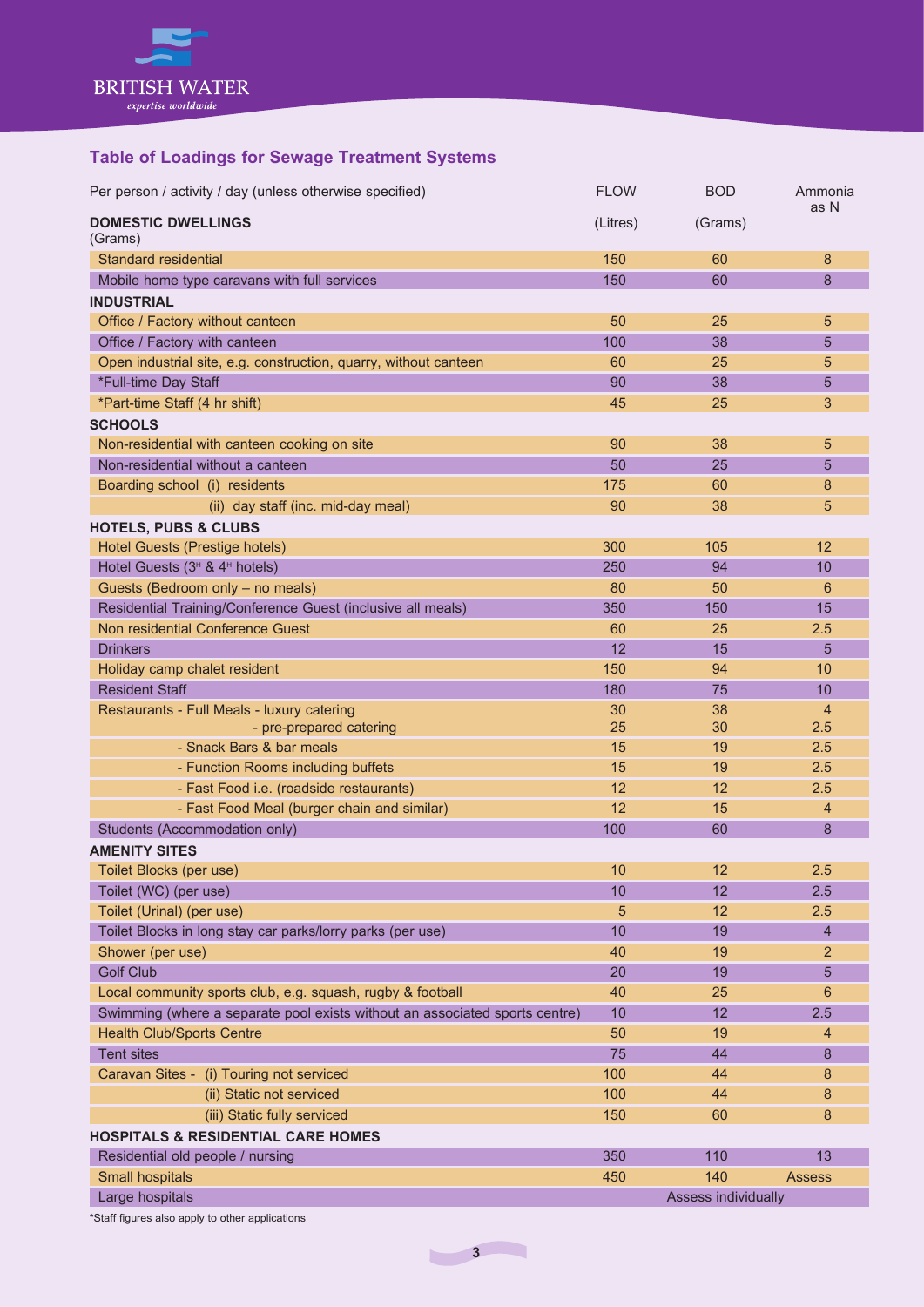

- **A** *After installation, if the system is overloaded, due to activities that were not previously identified by the owner/ purchaser of the system, then the manufacturer may not be able to assist with meeting the legal obligations of the permit provided by the regulator. The regulator has the right to review permits and change them if necessary.*
- g *All sewage treatment system should be maintained according to the manufacturer's instructions by a certified engineer trained in accordance with the British Water Maintenance and Service Code of Practice.*

#### **5 Domestic housing**

- A treatment system for a single house with **up to and including 3 bedrooms** shall be designed for a minimum population (P) of 5 people.
- The size of a treatment system for a single house with more than 3 bedrooms shall be designed by **adding 1 P** for **each additional bedroom** to the **minimum single house value of 5 P,** eg:
	- house with 3 bedrooms = **minimum 5 P system**
	- house with 4 bedrooms =  $minimum\ 6\ P$  system  $(5+1)$
	- house with 6 bedrooms = **minimum 8 P system (5+3).**
- For groups of small 1 and 2 bedroom houses or flats
	- flat with 1 bedroom = **allow 3 P**
	- flat with 2 bedrooms = **allow 4 P**
- A treatment system serving a group of houses shall be designed by adding together the P values for each house calculated independently, eg:

for a group of two houses (3 and 4 bedrooms, respectively) the system shall be for a minimum of 11 P (5+6)

• **If the calculated total P for a group of houses exceeds 12 P then some reduction may be made** to allow for the balancing effects on daily flow of a group of houses (round UP not down)

**Where the total is 13-25 P** multiply the total by 0.9 to give an adjusted P value, e.g. if there are four four-bedroom houses the total P will be 24 P (4 x 6) and the adjusted P will be 22 P  $(24 \times 0.9) = 21.6$ 

**Where the total is 26-50 P** multiply the total by 0.8 to give an adjusted P value, e.g. if there are four three-bedroom houses and three four-bedroom houses the total P will be 38 P  $(4 \times 5 \text{ and } 3 \times 6)$ and the adjusted P will be  $31 P (38 \times 0.8 = 30.4)$ 

- Where there are larger groups of houses, the P should be estimated using both the expected total load and the flow, considering both peak and total flow
- These are minimum recommended population (P) loads, they should not be modified downwards, upward modification may be necessary because of particular characteristics of each property or groups of properties.
- The above assessments of population (P) should be used for both existing and new properties
- Larger luxurious houses tend to have greater loads and increased *water consumption with variability.*
- J *Holiday homes tend to have higher occupancies, with perhaps, lounges also acting as bedrooms. Holiday lets and second homes may be used intermittently*
- Check for unusual water uses such as spa baths, home brewing or *home photo processing.*
- *Waste disposal units increase biological load.*
- Laundry chemicals and toxic substances will affect the performance. *(See below) It is assumed that laundry is not brought in, i.e. Team strips.*

#### **6 Commercial Premises**

- Identify **ALL** the sources of waste.
- Identify final maximum site usage/business expectations.
- The individual values provided for each function within the table assume that 100% of every application and load is quantified. **DO NOT** reduce values based on reduced expectations.
- All catering applications require the installation of adequately sized grease separators, removal or retention systems up-stream of the biological treatment equipment.

#### **7 Catering premises**

- Establish maximum (and minimum) daily load based on a 24 hour cycle.
- Check period of operation.
- Identify dates of maximum loads, e.g. Mothering Sunday, Easter, Bank holidays, Fridays etc.
- Identify load peaks, usually at lunch or evening.
- **Flow balancing may provide an appropriate solution.**
- Where WDU and potato peelers are to be used calculate/document *the load.*
- *Identify the nature(s) of the catering in order to select the correct loading, eg*

| Bar snacks             | - ploughmans, sandwiches, basket meals, etc.                        |
|------------------------|---------------------------------------------------------------------|
|                        | Pre-prepared catering - frozen and chilled meals (not prepared on   |
|                        | site).                                                              |
|                        | Home cooked meals - fresh soups, fresh vegetables, casseroles, etc. |
| Luxury catering        | - fully prepared on site with cream sauces.                         |
|                        | home made desserts.                                                 |
| Takeaways              | - Indian, Chinese, fish and chips, etc.                             |
| Fast food              | - roadside restaurants, burger chains, etc.                         |
| Function room catering | - Establish "normal" style, may be                                  |
|                        | sandwiches, or full buffet, home cooked                             |
|                        | meals, conference, wedding banquets,                                |
|                        | etc.                                                                |

- **The biological unit must be protected from grease and fats. Modern** *cooking uses light oils, which may not separate. The collection and containment of all forms of grease prior to the biological equipment is vital. Operate any grease system in full accordance with the manufacturer's instructions.*
- Individual kitchen practices affect loads, i.e. leftovers on plates *may be scraped into bins, or wet rinsed into system, the former to be encouraged, the latter should be discouraged or factored into the treatment plant design.*
- *Premises serving beers may produce toxic caustic effluents due to the hygiene and cleaning regimes.*
- The proportion of wastes from some sources can produce an *effluent, which is difficult to treat, e.g. some Drive Through Fast Food establishments can have an effluent with a low organic content.*

#### **8 Hotels & Residential Centres**

- Establish "style and type" of hotel e.g. Prestige  $(5^M)$ , Bedroom only accommodation, Conference Centres, Resort Hotels with Sports and Spas, Treatment Centres, etc.
- Calculate total loading based on occupancy of at least 2 people per room.
	- Some hotels regularly have 4 occupants per room.

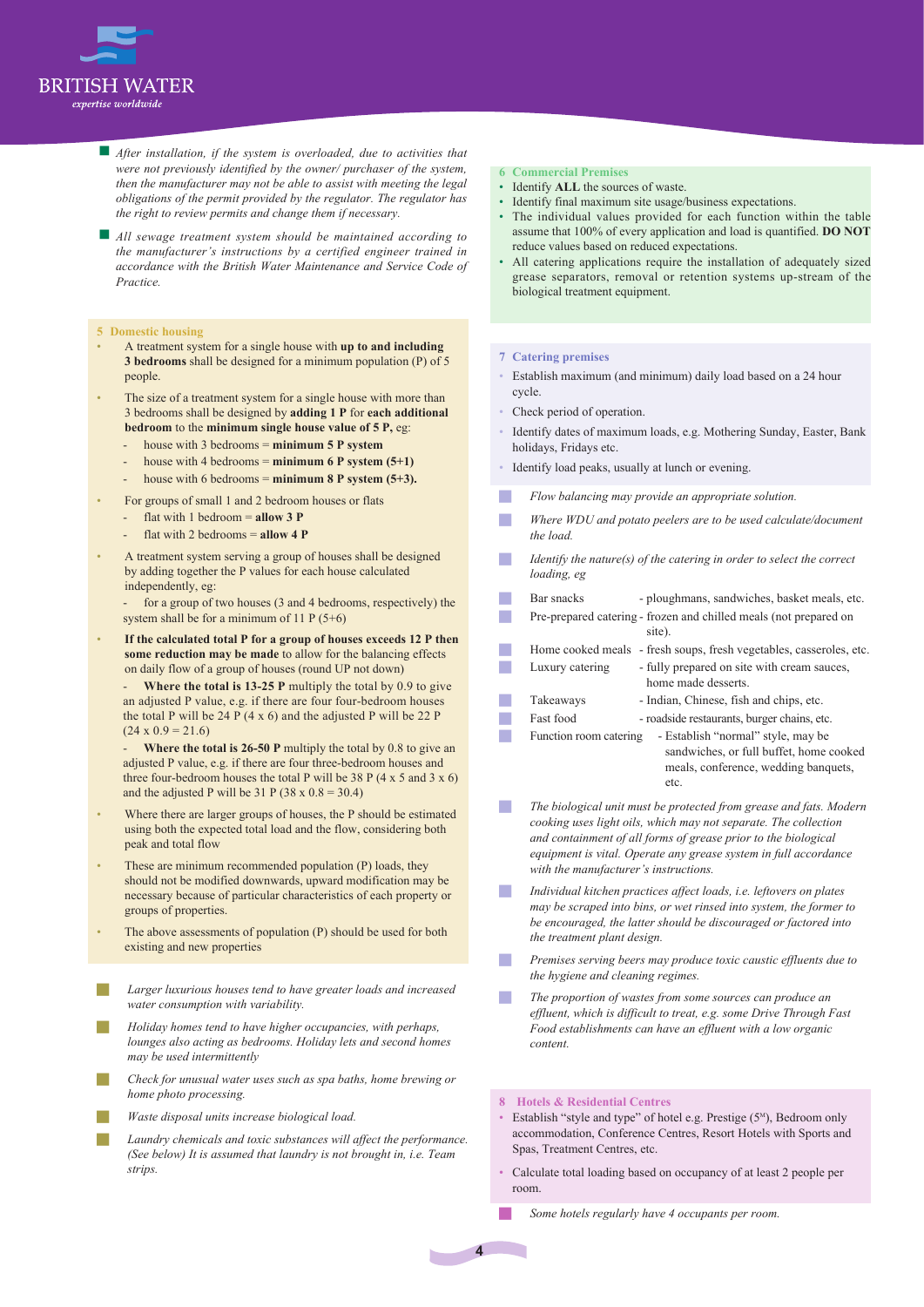

#### Consider and add other hotel activities and waste functions.

- **The volume/BOD figures are based on an expectation that guests** *have an evening meal, drink and breakfast and that good kitchen practices are in place.*
- Add all other loads, considering non-resident uses, ie Lunches, Functions, Visiting Drinkers, Diners, etc.
- Consider periodicity of loads.
- Ensure residential and training centre loadings reflect the complete meal plan, i.e. allow for lunch and afternoon tea, sports, etc.
- Special Events. Check provision of temporary facilities, e.g. summer marquees and allow for appropriate loading.
- Consider any loads from outside catering.
- **9 Laundries**
- Excepting domestic premises, it is assumed that all laundry functions are additional.
- For each premises, identify which laundry items are done in house or sent off site.
- Calculate the laundry load on the basis of the number of machines and the period of use.
- Sites with laundries must fit and maintain lint filters.
- **The chemical load (detergents) inhibits biological treatment, the** *laundry waste percentage of the normal maximum Flow usually needs to be less than 30% of the total load.*
- **Where the laundry percentage >30%, manufacturers select** *equipment on a different basis.*
- **As a guide, where the hydraulic load from laundries is between** *1-10%, system size increases by 10%, 11-20% increases by 20%, 21-30% increases by 30%.*
- *Excess/surplus detergents (above the recommended quantities) can affect the biological process.*
- *Discharge quality may be improved if operators use low/zero phosphate detergents.*

#### **10 Toilet Blocks**

- Figures can also be assessed according to the sanitary equipment and control system installed.
- Automatically flushed urinals use 10 litres per hour; a single flush *should not use more than 1.5 litres.*
- **Consider ladies and gents toilet facilities separately.**

#### **11 Sports Clubs**

- Calculate loadings on 100% usage for the sporting facility. The figure provided includes showering and toilet use by the sports person.
- Consider also the non-sporting uses, i.e. spectators' toilet use.
- Add drinkers, social members and staff.
- Add values for catering facilities.
- Check normal and exceptional catering provisions.
- A swimming pool with no associated sports centre may be calculated using the number of swimmers, assume a toilet use per person, and by adding values for showers and spectators. Check duration of visits and modify for extended use.
- Consider separate treatment or disposal of backwash waters from *ancillary equipment, such as types of filtration and disinfectant removal in swimming pools.*

#### **12 Golf Clubs**

- The values within the data table allow for light snacks and toilet use.
- Calculate additional allowances for showers.
- Add values for other catering facilities (if other than light snacks).

#### **13 Hospitals**

- The nature of the facility affects the design values. Some nursing homes have very high hydraulic loads as a result of the use of bedpans and their sanitation. Consider any disinfection equipment installed.
- With drugs and hygiene requirements of hospitals adjust the equipment size to compensate for treatability factors.
- Disposal of unused/waste medicines is not permitted via the *treatment facility.*

#### **14 Caravan Sites**

- Establish nature of communal blocks, i.e. toilet, shower usage, laundry, etc.
- Where laundry equipment is installed, count the number of machines on site and period of use. Where possible, identify specific commercial machine details for volume and wash cycle duration.
- Hydraulic loads of 100 litres per hour for 12 hours are not unusual.
- Loading figures quoted assume that wastes from chemical toilets do not enter the system as they must not be allowed to enter into the treatment plant.
- J *A cesspool may be installed to receive chemical toilet waste for separate disposal.*

#### **15 Installation**

The site.

- The following may affect which equipment is offered.
- Location of treatment plant within the site.
- Invert depth of installation (where possible, locate to permit gravity flow into and out of the system).
- Pumping equipment.
- Installation requirements.

*Refer to manufacturer's specifications and installation manual.* 

- Access for maintenance and servicing.
- *Refer to manufacturer's specifications and maintenance instructions.*
- The need for a sample chamber.
- Discharge point.
- Soil percolation area or other tertiary treatment.